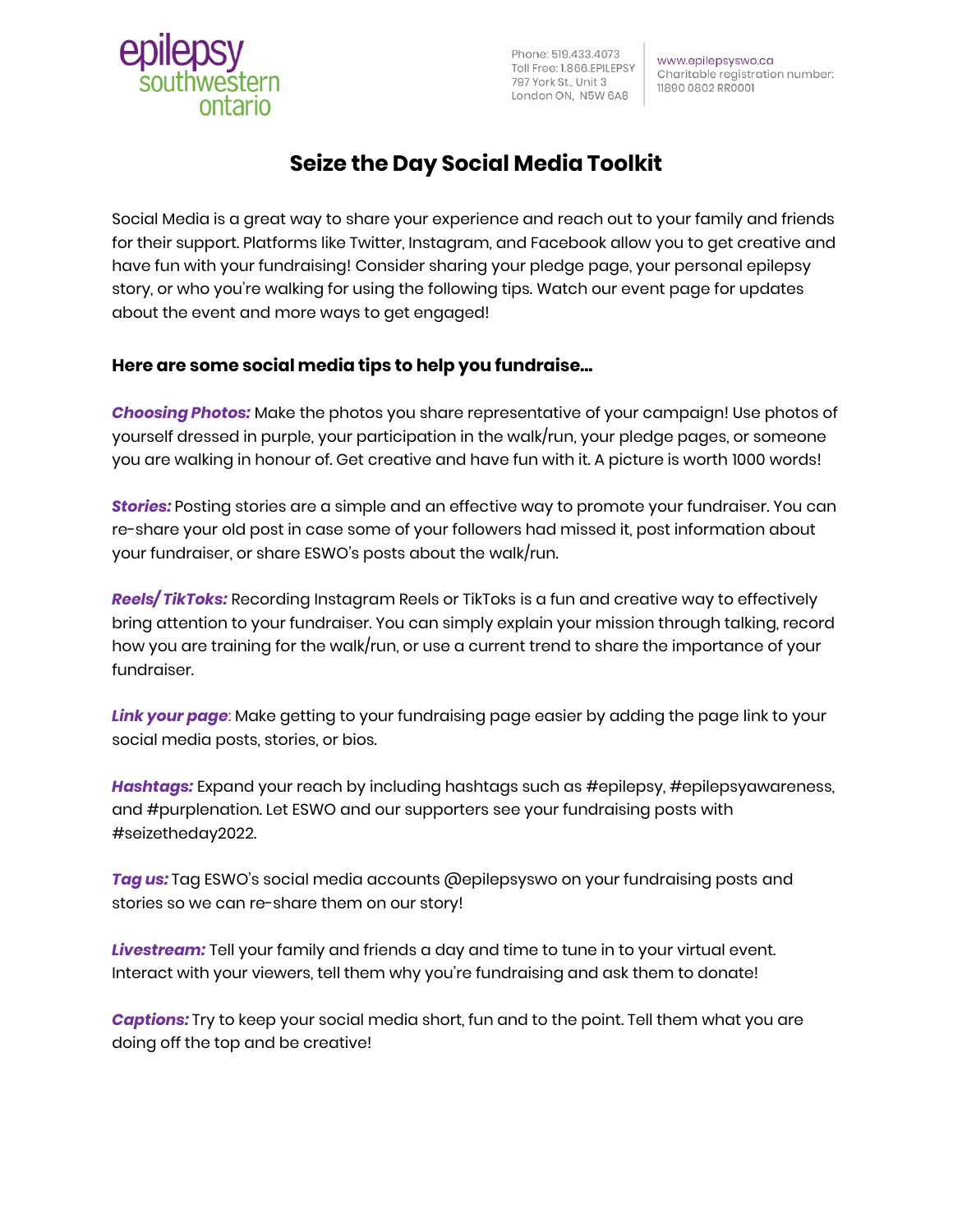

#### **Examples**:

- I'm walking for \_\_\_\_\_\_ during @epilepsyswo #seizetheday2022 in support of #epilepsyawarness
- Show your support for #epilepsyawareness by donating to my fundraiser for @epilepsyswo #seizetheday2022 [insert link to pledge page]
- I'm wearing purple today in support of @epilepsyswo #seizetheday2022 to raise #epilepsyawareness
- Join me in participating in ESWO's Seize the Day Walk as an #epilepsywarrior! #seizetheday2022
- Join the #purplenation! Become a supporter of ESWO with me to raise epilepsy awareness. #seizetheday2022

*Make a Challenge*: Use your social media platforms to promote a fun challenge to help collect more donations. Choose an activity that suits you, get creative, and post about it to your followers!

### **For every X-amount donated I will…**

- Do 10 push-ups
- Bake cookies for the donor
- Dance is a funny costume
- Wear purple for an entire day
- Write a poem about epilepsy
- Pour a bucket of water over your head
- Whatever you can think of- the sky is the limit!

*Graphics*: Utilize the following graphics in support of who you are walking for and to help raise donations on your pledge page!



**Facebook:** Customize by adding your own photo and typing in who you are walking/running for. (i.e. Brother, Sister, Mom, Dad, Friend,

**Use Canva Template:** <https://bit.ly/3mkppFm>